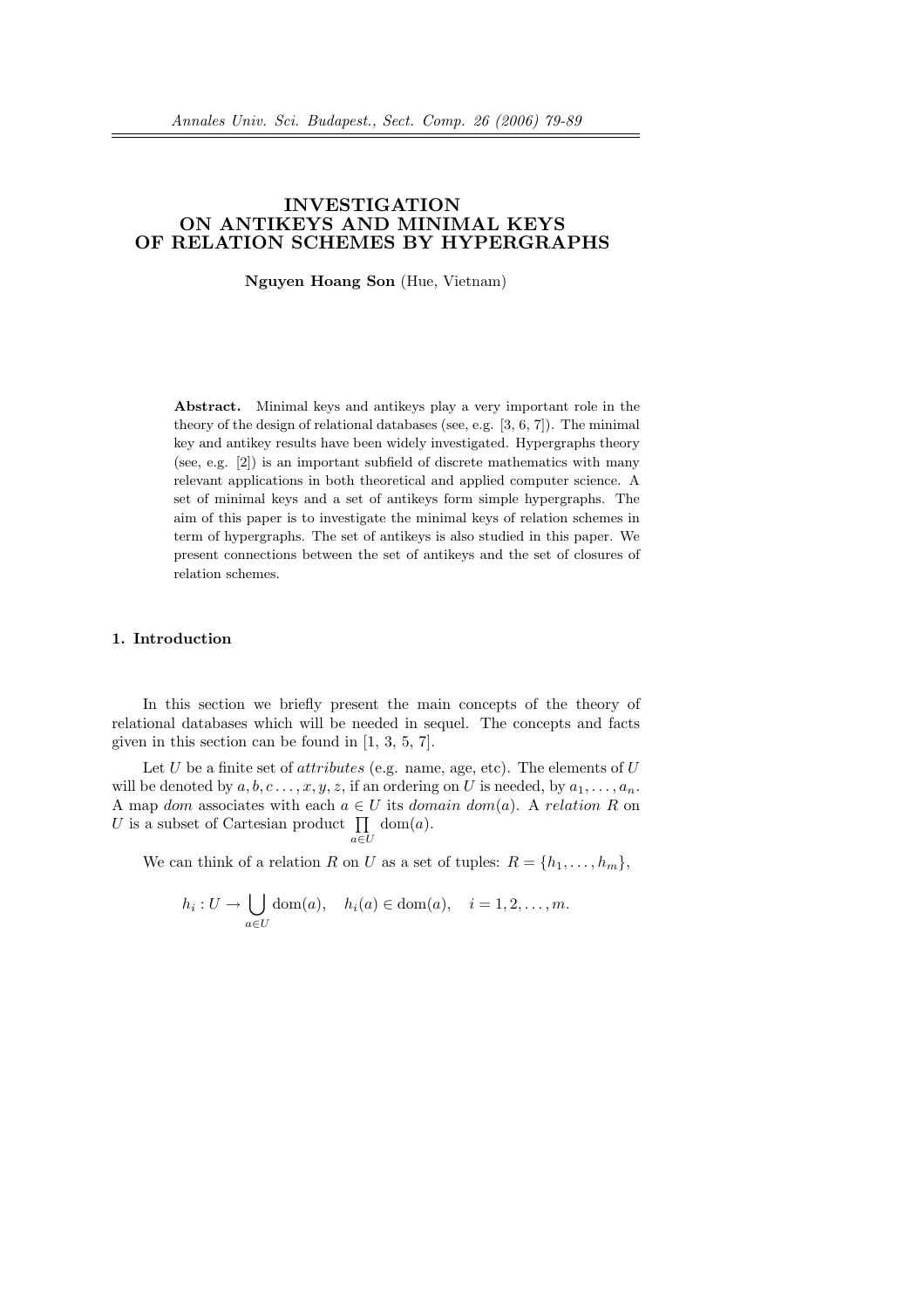A functional dependency (FD for short) on  $U$  is a statement of form  $X \to Y$ , where  $X, Y \subseteq U$ . The FD  $X \to Y$  holds in a relation R if

$$
(\forall h_i, h_j \in R)((\forall a \in X)(h_i(a) = h_j(a)) \Rightarrow (\forall b \in Y)(h_i(b) = h_j(b))).
$$

We also say that R satisfies the FD  $X \to Y$ . Let  $F_R$  be a family of all FDs that holds in R. Then  $F = F_R$  satisfies

 $(F1)$   $X \rightarrow X \in F$ , (F2)  $(X \to Y \in F, Y \to Z \in F) \Rightarrow (X \to Z \in F)$ , (F3)  $(X \to Y \in F, X \subseteq V, W \subseteq Y) \Rightarrow (V \to W \in F)$ .  $(F4)$   $(X \to Y \in F, V \to W \in F) \Rightarrow (X \cup V \to Y \cup W \in F).$ 

A family of FDs satisfying  $(F1) - (F4)$  is called an  $f - family$  on U.

Clearly,  $F_R$  is an f-family on U. It is known [1] that if F is an arbitrary f-family, then there is a relation R on U such that  $F_R = F$ .

Given a family  $F$  of FDs on  $U$ , there exists a unique minimal f-family  $F^+$ that contains  $F$ . It can be seen that  $F^+$  contains all FDs which can be derived from  $F$  by the rules  $(F1)-(F4)$ .

A relation scheme s is a pair  $(U, F)$ , where U is a set of attributes and F is a set of FDs on U. Denote  $X^+ = \{a \in U \mid A \to \{a\} \in F^+\}.$   $X^+$  is called the *closure* of X on s. It is obvious that  $X \to Y \in F^+$  iff  $Y \subseteq X^+$ .

Let  $s = (U, F)$  be a relation scheme and  $K \subseteq U$ . Then K is a key of s if  $K \to U \in F^+$ . K is a minimal key of s if K is a key of s and any proper subset of  $K$  is not a key of  $s$ .

Denote  $\mathcal{K}_s$  the set of all minimal keys of s. Now we define the set of antikeys of  $\mathcal{K}_s$ , denoted by  $\mathcal{K}_s^{-1}$ , as follows:

$$
\mathcal{K}_s^{-1} = \{ A \in \mathcal{P}(U) \mid (B \in \mathcal{K}_s) \Rightarrow (B \nsubseteq A) \text{ and}
$$

$$
(A \subset C) \Rightarrow (\exists B \in \mathcal{K}_s)(B \subseteq C) \}
$$

#### 2. Hypergraphs and transversals

Let U be a nonempty finite set and put  $\mathcal{P}(U)$  for the family of all subsets of U. The family  $\mathcal{H} = \{E_i \mid E_i \in \mathcal{P}(U), i = 1, 2, \dots, m\}$  is called a *hypergraph*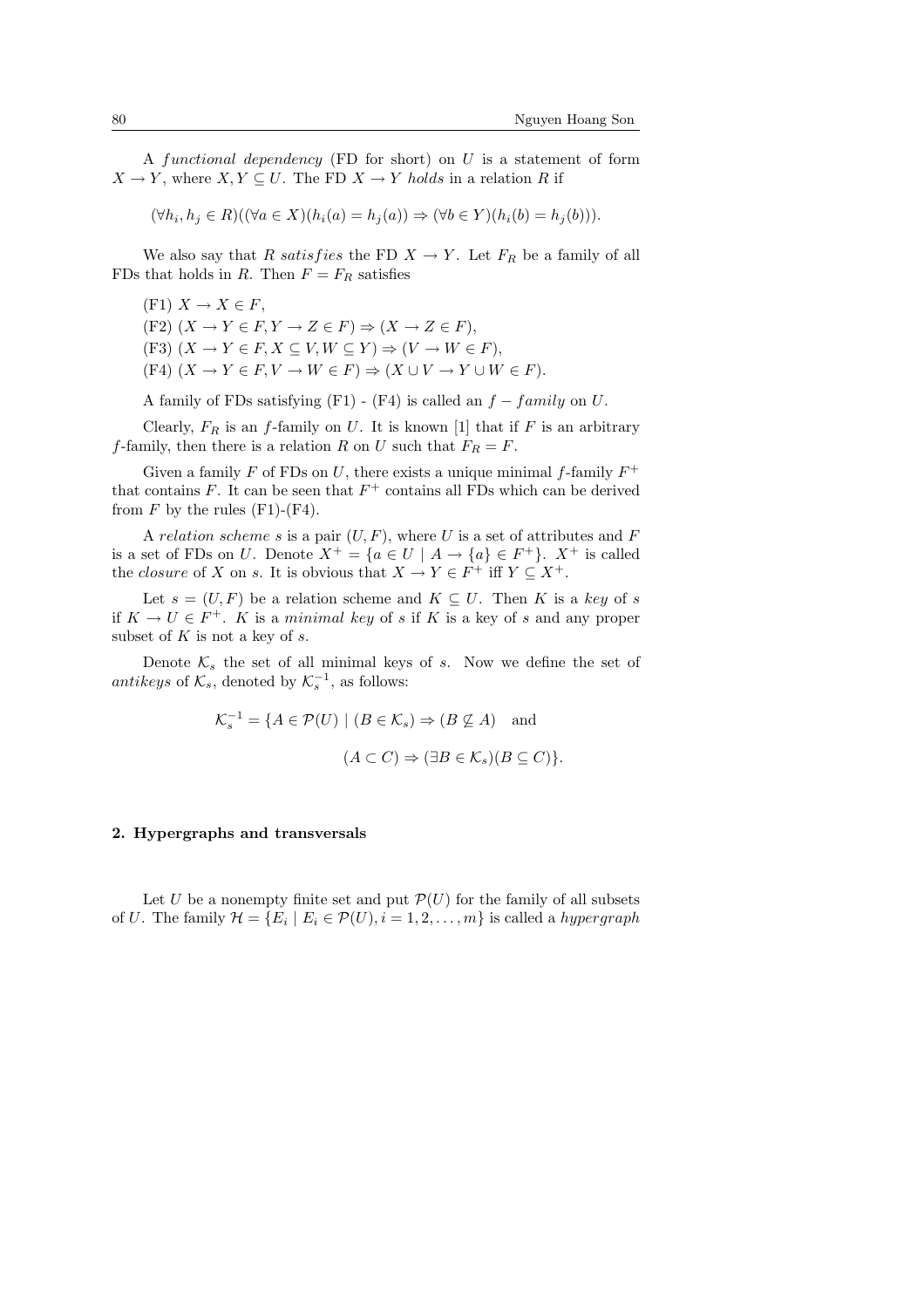on U if  $E_i \neq \emptyset$  holds for all i (in [2] it is required that the union of  $E_i$ 's is U, in this paper we do not require this).

The elements of U are called vertices, and the sets  $E_i$ s, ...,  $E_m$  the edges of the hypergraph  $H$ .

A hypergraph  $H$  is called *simple* if it satisfies

$$
\forall E_i, E_j \in \mathcal{H} : E_i \subseteq E_j \Rightarrow E_i = E_j.
$$

It can be seen that simple hypergraphs are Sperner system [4]. Clearly,  $\mathcal{K}_{s}$  and  $\mathcal{K}_s^{-1}$  are simple hypergraphs.

In this paper we always assume that if a simple hypergraph plays the role of set of minimal keys (antikeys), then this simple hypergraph is not empty (does not contain  $U$ ).

Let  $\mathcal H$  be a hypergraph on U. Then  $\min(\mathcal H)$  denotes the set of minimal edges of  $H$  with respect to set inclusion, i.e.

$$
\min(\mathcal{H} = \{E_i \in \mathcal{H} \mid \, \exists E_j \in \mathcal{H} : E_j \subset E_i\},\
$$

and  $\max(\mathcal{H})$  denotes the set of maximal edges of  $\mathcal H$  with respect to set inclusion, i.e.

$$
\max(\mathcal{H}) = \{ E_i \in \mathcal{H} \mid \exists E_j \in \mathcal{H} : E_j \supset E_i \}.
$$

It is clear that,  $min(\mathcal{H})$  and  $max(\mathcal{H})$  are simple hypergraphs. Furthermore,  $\min(\mathcal{H})$  and  $\max(\mathcal{H})$  are uniquely determined by  $\mathcal{H}$ .

A set  $T \subseteq U$  is called a *transversal* of H (sometimes it is called *hitting set*) if it meets all edges of  $H$ , i.e.

$$
\forall E \in \mathcal{H} : T \cap E \neq \emptyset.
$$

Denote by  $Trs(\mathcal{H})$  the family of all transversals of  $\mathcal{H}$ . A transversal T of  $\mathcal{H}$  is called *minimal* if no proper subset  $T'$  of  $T$  is a transversal.

The family of all minimal transversal of  $H$  is called the *transversal hyper*graph of  $H$ , and denoted by  $Tr(H)$ . Clearly,  $Tr(H)$  is a simple hypergraph.

**Proposition 2.1.** ([2]) Let H and G be two simple hypergraphs on U. Then

(1)  $\mathcal{H} = Tr(\mathcal{G})$  if and only if  $\mathcal{G} = Tr(\mathcal{H})$ , (2)  $Tr(\mathcal{H}) = Tr(\mathcal{G})$  if and only if  $\mathcal{H} = \mathcal{G}$ . (3)  $Tr(Tr(\mathcal{H})) = \mathcal{H}.$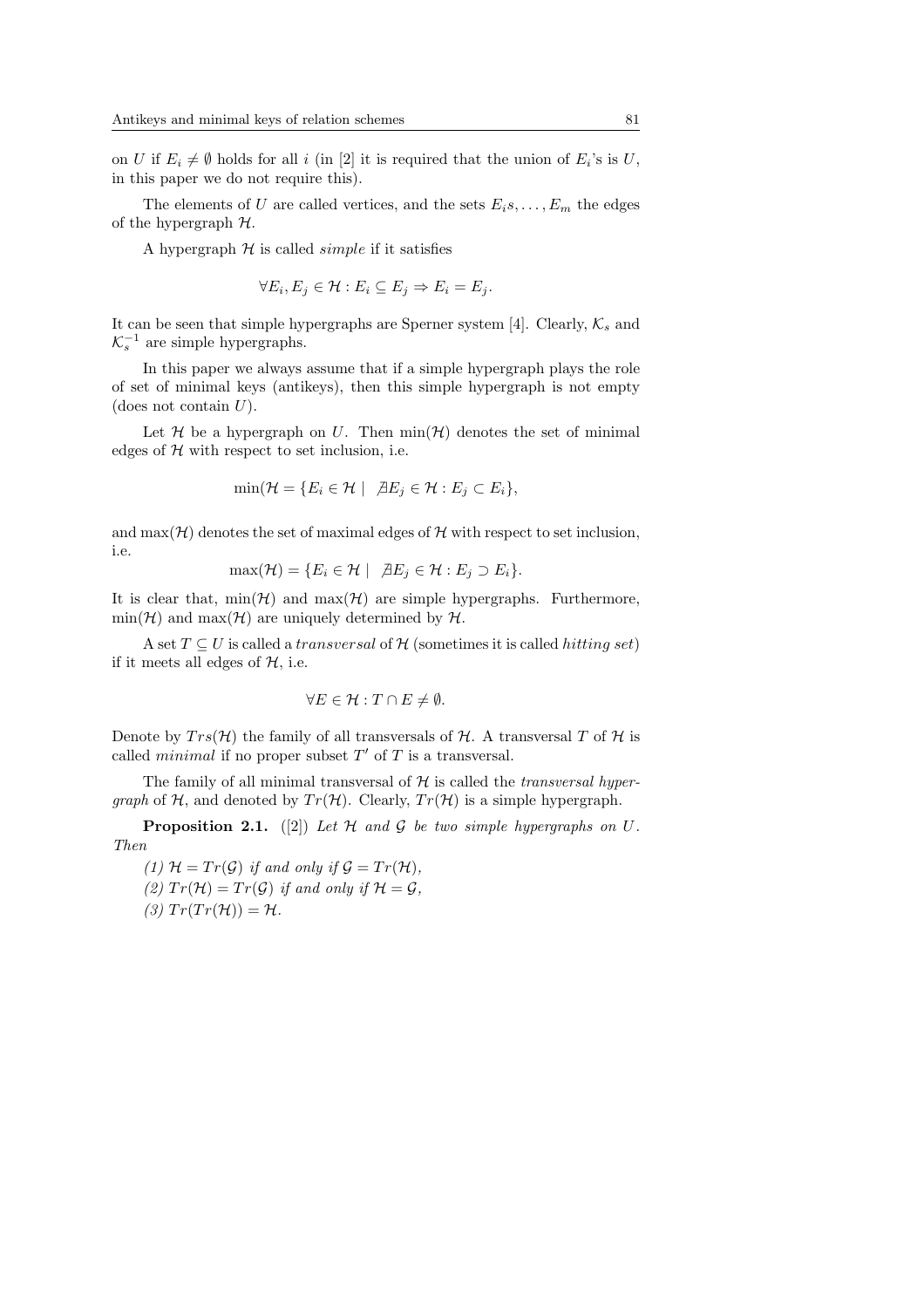By the definition of minimal transversal the following proposition is obvious.

**Proposition 2.2.** [8] Let  $H$  be a hypergraph on U. Then

$$
Tr(\mathcal{H})=Tr(\min(\mathcal{H})).
$$

The following algorithm finds the family of all minimal transverals of a given hypergraph (by induction).

Algorithm 2.3. [4] Input: let  $\mathcal{H} = \{E_1, \ldots, E_m\}$  be a hypergraph on U. Output:  $Tr(\mathcal{H})$ . Method: Step 0. We set  $\mathcal{L}_1 := \{ \{a\} \mid a \in E_1 \}.$  It is obvious that  $\mathcal{L}_1 = Tr(\{E_1\}).$ Step  $q + 1$ .  $(q < m)$  Assume that

$$
\mathcal{L}_q = \mathcal{S}_q \cup \{B_1, \ldots, B_{t_q}\},\
$$

where  $B_i \cap E_{q+1} = \emptyset$ ,  $i = 1, \ldots, t_q$  and  $S_q = \{A \in \mathcal{L}_q \mid A \cap E_{q+1} \neq \emptyset\}.$ 

For each i  $(i = 1, \ldots, t_q)$  constructs the set  $\{B_i \cup \{b\} \mid b \in E_{q+1}\}\)$ . Denote them by  $A_1^i, ..., A_{r_i}^i$   $(i = 1, ..., t_q)$ . Let

$$
\mathcal{L}_{q+1} = \mathcal{S}_q \cup \{ A_p^i \mid A \in \mathcal{S}_q \Rightarrow A \not\subset A_p^i, \quad 1 \le i \le t_q, \quad 1 \le p \le r_i \}.
$$

**Theorem 2.4.** ([4]) For every  $q$   $(1 \leq q \leq m)$   $\mathcal{L}_q = Tr(\{E_1, ..., E_q\})$ , i.e.  $\mathcal{L}_m = Tr(\mathcal{H}).$ 

It can be seen that the determination of  $Tr(\mathcal{H})$  based on our algorithm does not depend on the order of  $E_1, \ldots, E_m$ .

**Remark 2.5.** ([4]) Denote  $\mathcal{L}_q = \mathcal{S} \cup \{B_1, \ldots, B_{t_q}\}$ , and  $l_q$   $(1 \leq q \leq m-1)$ be the number of elements of  $\mathcal{L}_q$ . It can be seen that the worst-case time complexity of our algorithm is

$$
\mathcal{O}\left(|U|^2\sum_{q=0}^{m-1}t_qu_q\right),
$$

where  $l_0 = t_0 = 1$  and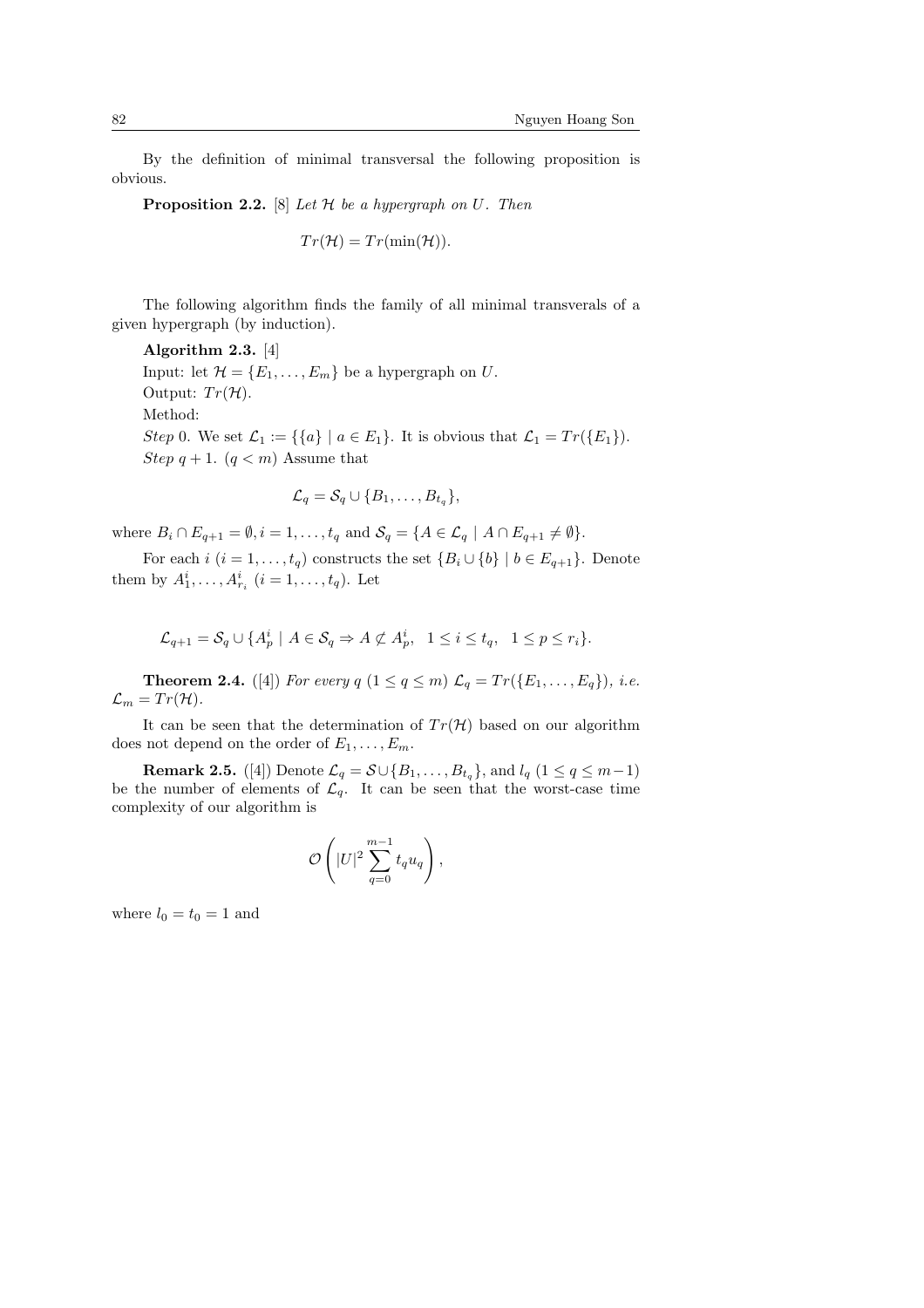$$
u_q = \begin{cases} l_q - t_q, & \text{if } l_q > t_q; \\ \\ 1, & \text{if } l_q = t_q. \end{cases}
$$

Clearly, in each step of our algorithm,  $\mathcal{L}_q$  is a simple hypergraph. It is known that the siye of arbitrary simle hypergraph on  $U$  cannot be greater than  $C_n^{[n/2]}$ , where  $n = |U|$ .  $C_n^{[n/2]}$  is asymptotically equal to  $2^{n+1/2}/(\pi.n)^{1/2}$ . From this, the worst-case time complexity of our algorithm cannot be more than exponential in the number of attributes. In cases for which  $l_q \leq l_m$  $(q = 1, \ldots, m - 1)$ , it is easy to see that the time complexity of our algorithm is not greater than  $\mathcal{O}(|U|^2 \cdot |\mathcal{H}| \cdot |Tr(\mathcal{H})|^2)$ . Thus, in these cases this algorithm finds  $Tr(\mathcal{H})$  in polynomial time in |U|,  $|\mathcal{H}|$  and  $|Tr(\mathcal{H})|$ . Obviously, if the number of elements of  $\mathcal H$  is small, then this algorithm is very effective. It only requires polynomial time in  $|U|$ .

The following proposition is obvious.

**Proposition 2.6.** ([4]) The time complexity of finding  $Tr(\mathcal{H})$  of a given hypergraph  $H$  is (in general) exponential in the number of elements of  $U$ .

Proposition 2.6 is still true for a simple hypergraph. Let  $\mathcal H$  be a simple hypergraph on U. Now we define a set  $\mathcal{H}^{-1}$  as follows:

$$
\mathcal{H}^{-1} = \{ A \in \mathcal{P}(U) \mid (B \in \mathcal{H}) \Rightarrow (B \nsubseteq A) \text{ and } (A \subset C) \Rightarrow (\exists B \in \mathcal{H})(B \subseteq C) \}.
$$

It is easy to see that if  $\mathcal{H}^{-1}$  is a hypergraph on U, then  $\mathcal{H}^{-1}$  is a simple hypergraph.

**Proposition 2.7.** Let  $H$  be a simple hypergraph on  $U$ . Then

$$
\mathcal{H}^{-1}=\overline{Tr(\mathcal{H})}.
$$

**Proof.** Suppose that  $A \in \mathcal{H}^{-1}$ . By the definition of  $\mathcal{H}^{-1}$  we have  $\overline{A} \cap E \neq$  $\neq \emptyset$  for every  $E \in \mathcal{H}$ , which mean that  $\overline{A} \in Trs(\mathcal{H})$ . On the other hand, according to the definition of  $\mathcal{H}^{-1}$ , there exists an  $E \in \mathcal{H}$  such that

$$
A \cup \{a\} \supseteq E \qquad \forall a \in \overline{A},
$$

i.e.  $(\overline{A} \setminus \{a\}) \cap E = \emptyset$ . Therefore we obtain  $\overline{A} \in Tr(\mathcal{H})$  or  $A \in \overline{Tr(\mathcal{H})}$ .

Conversely, assume that  $T \in Tr(\mathcal{H})$ . Thus

$$
\overline{T} \not\supset E \qquad \forall E \in \mathcal{H}.
$$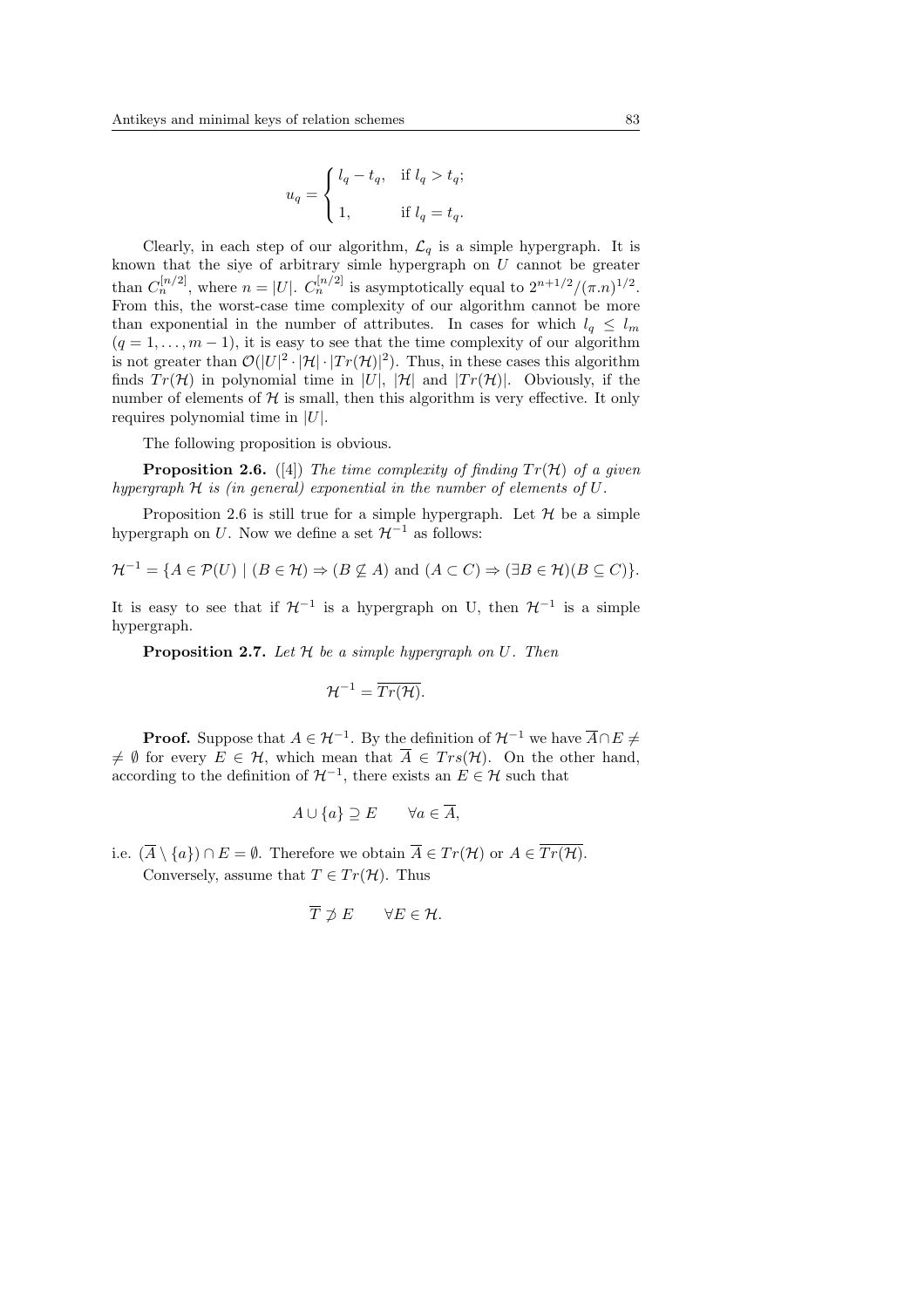By the definition of the transversal hypergraph, it is obvious that  $T \setminus \{a\} \notin$ ∉  $Trs(\mathcal{H})$  for every  $a \in T$ , or  $(T \setminus \{a\}) \cap E = \emptyset$  for some  $E \in \mathcal{H}$ . This means that

$$
\overline{T} \cup \{a\} \supseteq E \qquad \forall a \in T.
$$

Consequently, according to the definition of  $\mathcal{H}^{-1}$ , we have  $\overline{T} \in \mathcal{H}^{-1}$ . The proposition is proved.

Note that, if  $\mathcal{H} = \emptyset$  then  $\overline{Tr(\mathcal{H})} = \overline{\{\emptyset\}} = \{U\}$ . On the other hand, according to the definition of  $\mathcal{H}^{-1}$ , we have  $\mathcal{H}^{-1} = \{U\}$ . Consequently, if  $\mathcal{H} = \emptyset$  then we have also  $\mathcal{H}^{-1} = \overline{Tr(\mathcal{H})}.$ 

#### 3. Minimal keys

In this section we investigate the minimal keys of relation schemes. We give two descriptions of the set of all minimal keys of relation schemes in term of hypergraphs.

Let  $s = (U, F)$  be a relation scheme. We set  $\mathcal{L}_s = \{X^+ | X \subseteq U\}$ , i.e.  $\mathcal{L}_s$ is the set of all closures of s. We define the family  $\mathcal{M}_s$  as follows

$$
\mathcal{M}_s = \mathcal{L}_s - \{U\}.
$$

Then  $\overline{\mathcal{M}_s} = \{U - A \mid A \in \mathcal{M}_s\}$  is called the *complemented* of  $\mathcal{M}_s$ .

**Lemma 3.1.** Let  $s = (U, F)$  be a relation scheme. Then, if  $A \in \overline{\mathcal{M}_{\circ}}$  then  $U - A$  is not the key of s.

**Proof.** Assume that  $A \in \overline{\mathcal{M}_s}$ . Thus,  $U - A \in \mathcal{M}_s$ . By the definition of  $\mathcal{M}_s$  we have

$$
(U - A)^+ = U - A
$$

and

$$
U - A \neq U.
$$

Consequently,  $U - A$  is not a key of s. The lemma is proved.

**Lemma 3.2.** Let  $s = (U, F)$  be a relation scheme. Then,  $A \in Trs(\mathcal{K}_s)$  if and only if  $U - A$  is not the key of s.

**Proof.** Suppose that  $U - A$  is a key of s. From this and the hypothesis  $A \in Trs(\mathcal{K}_s)$  we have

$$
A \cap (U - A) \neq \emptyset.
$$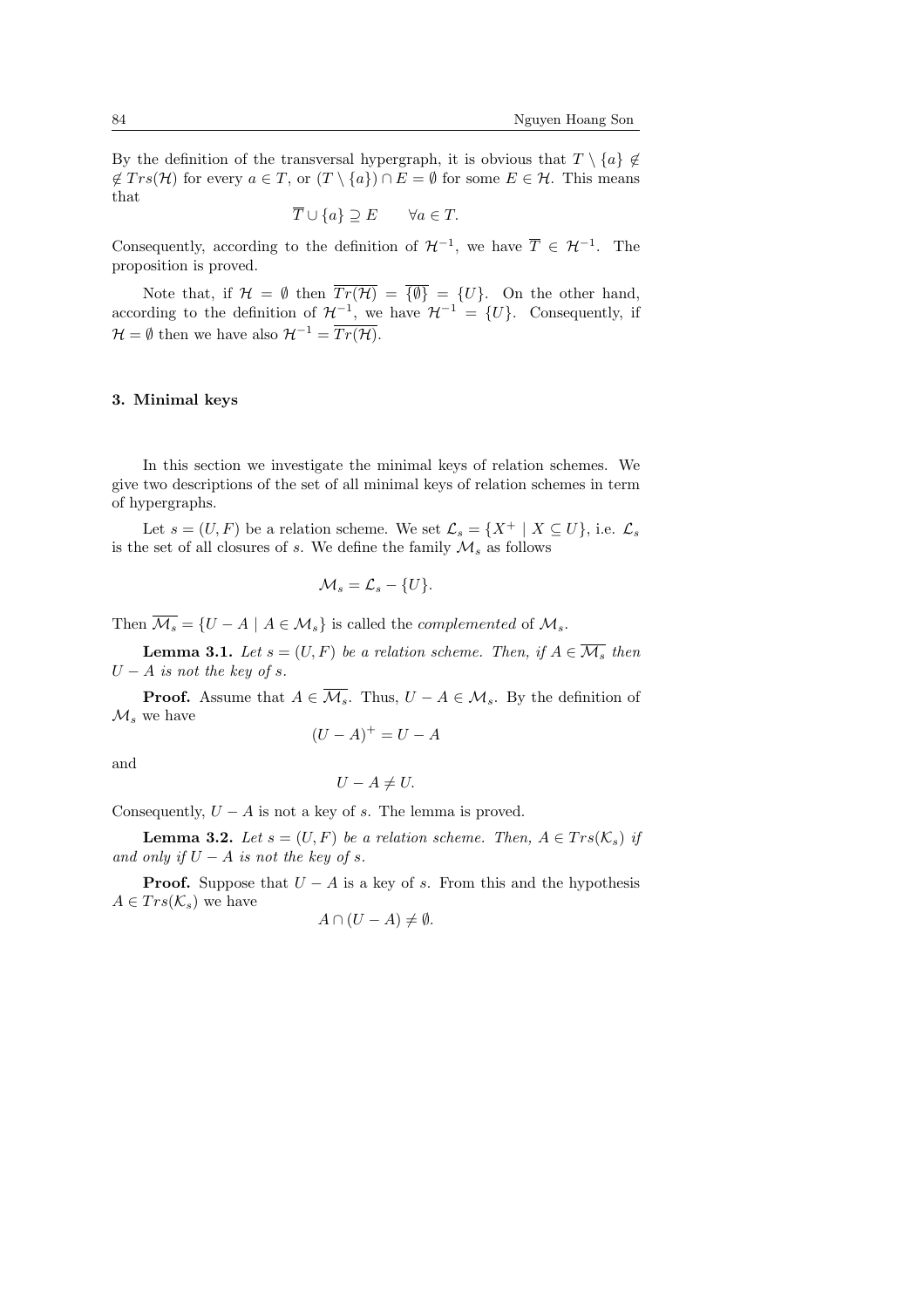This is a contradiction.

Conversely, assume that  $A \notin Trs(\mathcal{K}_s)$ . If there exists  $K \in \mathcal{K}_s$  such that  $A \cap K = \emptyset$ , then  $U - A$  is a key of s, which contradicts the hypothesis  $U - A$ is not the key of s. The lemma is proved.

**Theorem 3.3.** Let  $s = (U, F)$  be a relation scheme. Then

$$
Tr(\mathcal{K}_s) = \min(\overline{\mathcal{M}_s}).
$$

**Proof.** Suppose that  $A \in Tr(\mathcal{K}_s)$ . By Lemma 3.2 we obtain which  $U - A$ is not a key of s. Clearly,  $A \neq \emptyset$  and  $(U - A)^{+} \neq A$ . On the other hand, we also have

$$
U - (U - A)^+ \cap K \neq \emptyset \qquad \forall K \in \mathcal{K}_s.
$$

Hence, if

$$
U - A \subset (U - A)^+
$$

then

$$
A \supset U - (U - A)^+.
$$

This contradicts with the hypothesis  $A \in Tr(\mathcal{K}_s)$ . Consequently,  $(U - A)^+$  $= U - A$ , i.e.  $U - A \in \mathcal{M}_s$ . Thus,  $A \in \overline{\mathcal{M}_s}$ .

Now we assume that there exists  $B \subset A$  and  $B \neq \emptyset$  such that  $B \in \overline{\mathcal{M}_s}$ . Then, according to Lemma 3.1,  $U - B$  is not a key of s. By Lemma 3.2 we obtain  $B \in Trs(\mathcal{K}_s)$ , which contradicts the fact that  $A \in Tr(\mathcal{K}_s)$ . Therefore,  $A \in min(\overline{\mathcal{M}_s})$  holds.

Conversely, assume that  $A \in \min(\overline{\mathcal{M}_s})$ . Hence,  $A \in \overline{\mathcal{M}_s}$ . By Lemma 3.1 we have  $U - A$  is not a key of s. Thus, according to Lemma 3.2,  $A \in Trs(\mathcal{K}_s)$ . Suppose that there is a  $B \subset A$  such that  $B \in Trs(\mathcal{K}_s)$ .

By the above proof we obtain  $B \in \overline{\mathcal{M}_s}$ . This contradicts with the fact that  $A \in \min(\overline{\mathcal{M}_s})$ . Hence,  $A \in Tr(\mathcal{K}_s)$  holds. The theorem is proved.

**Theorem 3.4.** Let  $s = (U, F)$  be a relation scheme. Then

- (1)  $\mathcal{K}_s = Tr(\min(\overline{\mathcal{M}_s}))$ .
- (2)  $\mathcal{K}_s = Tr(\min(\overline{\mathcal{L}_s} {\emptyset}).$

Proof. (1) It is obvious from Proposition 2.2 and Theorem 3.3.

(2) It is clear that from the definition of  $\mathcal{M}_s$  and (1).

The theorem is proved.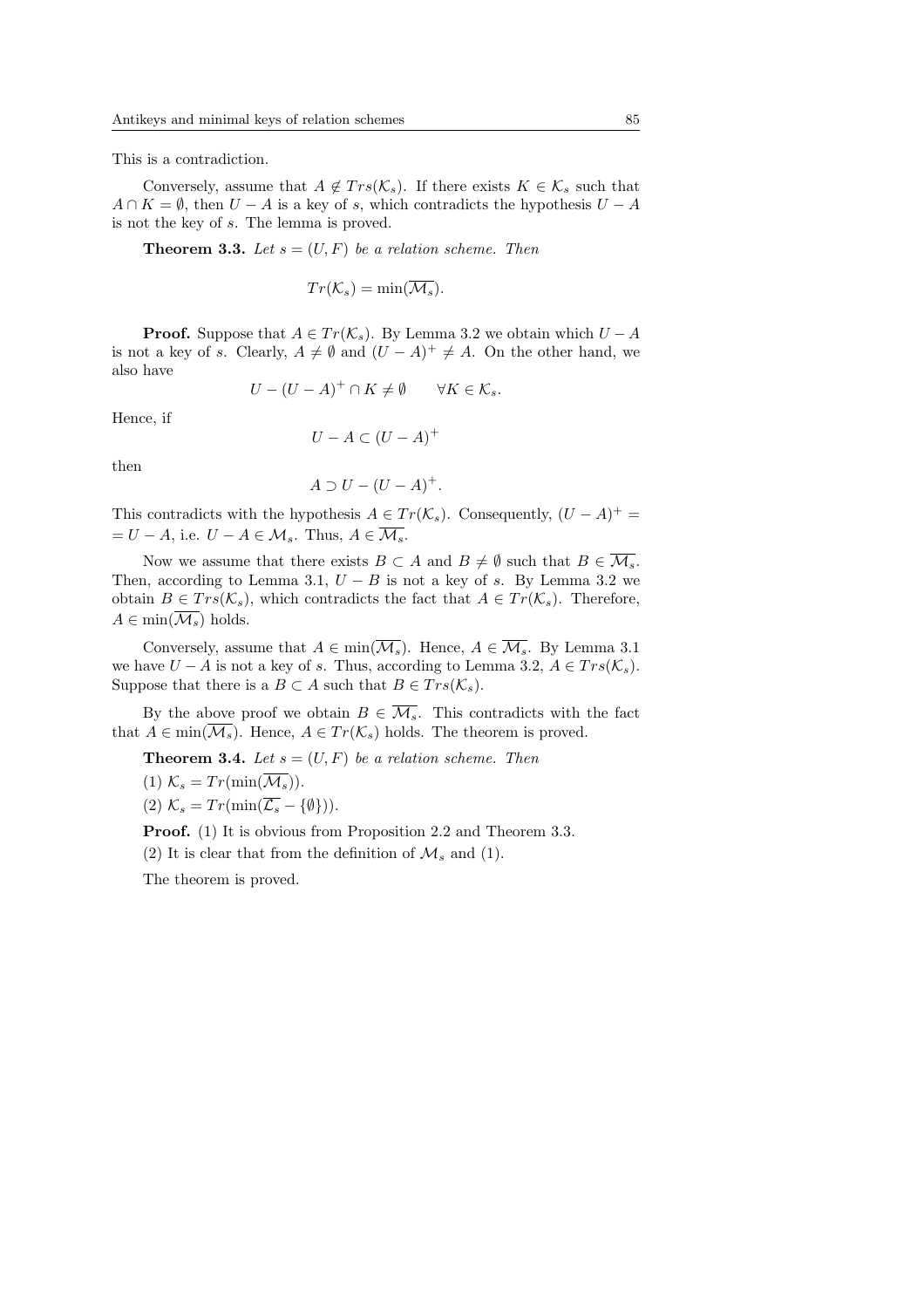# 4. Antikeys

In this section, firstly, we study the set of antikeys by hypergraphs. We present connections between the set of antikeys and the set of closures of relation schemes.

Let  $A$  be a family of subsets of  $U$ . We define

$$
\min(\overline{\mathcal{A}}) = \{ A_i \in \mathcal{A} \mid \ \nexists A_j : A_j \subset A_i \}
$$

and

$$
\max(\overline{\mathcal{A}}) = \{ A_i \in \mathcal{A} \mid \ \forall A_j : A_j \supset A_i \},
$$

where  $\overline{A}$  is the complemented of A.

**Lemma 4.1.** Let  $A$  be a family of subsets of  $U$ . Then

$$
\min(\overline{\mathcal{A}}) = \overline{\max(\mathcal{A})}.
$$

**Proof.** We shall prove that  $\overline{\min(\overline{A})} = \max(A)$ . Suppose  $A \in \overline{\min(\overline{A})}$ . Hence,  $\overline{A} \in \min(\overline{A})$ . This means that

$$
\forall B \in \overline{\mathcal{A}} : B \not\subset \overline{A}
$$

or

 $\forall \overline{B} \in \mathcal{A} : \overline{B} \not\supset A$ .

Thus, we obtain  $A \in \max(A)$ .

On the other hand, let  $A \in \max(\mathcal{A})$ . By an argument analogous to the previous one, we get  $A \in \min(\overline{A})$ . The lemma is proved.

**Lemma 4.2.** Let  $s = (U, F)$  be a relation scheme. Then

$$
\overline{Tr(\mathcal{K}_s)} = \max(\mathcal{M}_s).
$$

Proof. According to Theorem 3.3 we have

$$
Tr(\mathcal{K}_s)=\min(\overline{\mathcal{M}_s}).
$$

From this and Lemma 4.1, we obtain

$$
\overline{Tr(\mathcal{K}_s)} = \max(\mathcal{M}_s).
$$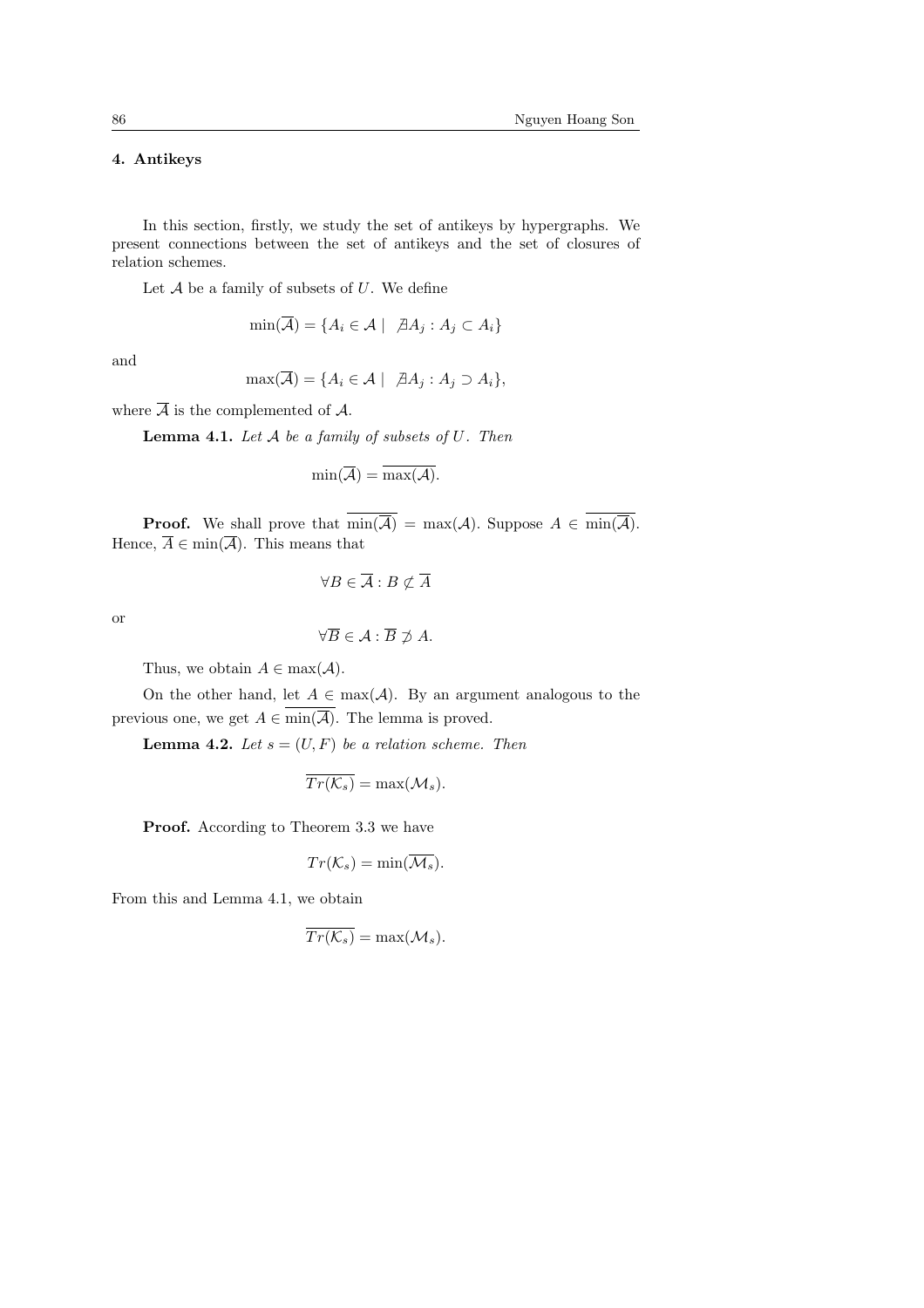The lemma is proved.

The Lemma 4.2 means that

$$
\forall X^+ \subset U, \quad \exists A \in \overline{Tr(\mathcal{K}_s)} : X^+ \subseteq A.
$$

**Theorem 4.3.** Let  $s = (U, F)$  be a relation scheme. Then

$$
\mathcal{K}_s^{-1} = \max(\mathcal{M}_s).
$$

**Proof.** Because  $\mathcal{K}_s$  is a simple hypergraph, and by Proposition 2.7, we have

$$
\mathcal{K}_s^{-1} = \overline{Tr(\mathcal{K}_s)}.
$$

From this and Lemma 4.2, we immediately get

$$
\mathcal{K}_s^{-1} = \max(\mathcal{M}_s).
$$

The theorem is proved.

Note that a set of minimal keys and set of antikeys form simple hypergraphs. Let  $\mathcal H$  be a simple hypergraph on U. The time complexity of finding  $\mathcal{H}^{-1}$  is (in general) exponential in the number of elements of U [4]. However, if we restrict the number of elements of  $H$ , then the time complexity of finding  $\mathcal{H}^{-1}$  is polynomial time.

**Lemma 4.4.** Let  $H$  be a simple hypergraph on U. If  $|H| \leq c$  (c is a constant) then  $\mathcal{H}^{-1}$  is computable in polynomial time.

**Proof.** Assume that  $\mathcal{H} = \{E_1, \ldots, E_c\}$  where  $c \geq 1$ . Certainly,  $E_i \neq \emptyset$ for all  $i = 1, 2, \ldots, c$ . We construct the set

$$
\mathcal{G} = \{ \{a_1\} \cup \ldots \cup \{a_k\} \mid a_i \in E_i, 1 \leq i \leq c \}.
$$

Denote elements of G by  $G_1, \ldots, G_t$ . Clearly,  $G_i \in Trs(\mathcal{H})$  for all  $i = 1, 2, \ldots, t$ . Then, we compute

$$
\min(\mathcal{G}) = \{ G_i \in \mathcal{G} \mid \ \nexists G_j \in \mathcal{G} : G_j \subset G_i \}.
$$

According to the definition of transversal hypergraphs, we have

$$
Tr(\mathcal{H}) = \min(\mathcal{G}).
$$

By Proposition 2.7, we obtain

$$
\mathcal{H}^{-1} = \overline{\min(\mathcal{G})}.
$$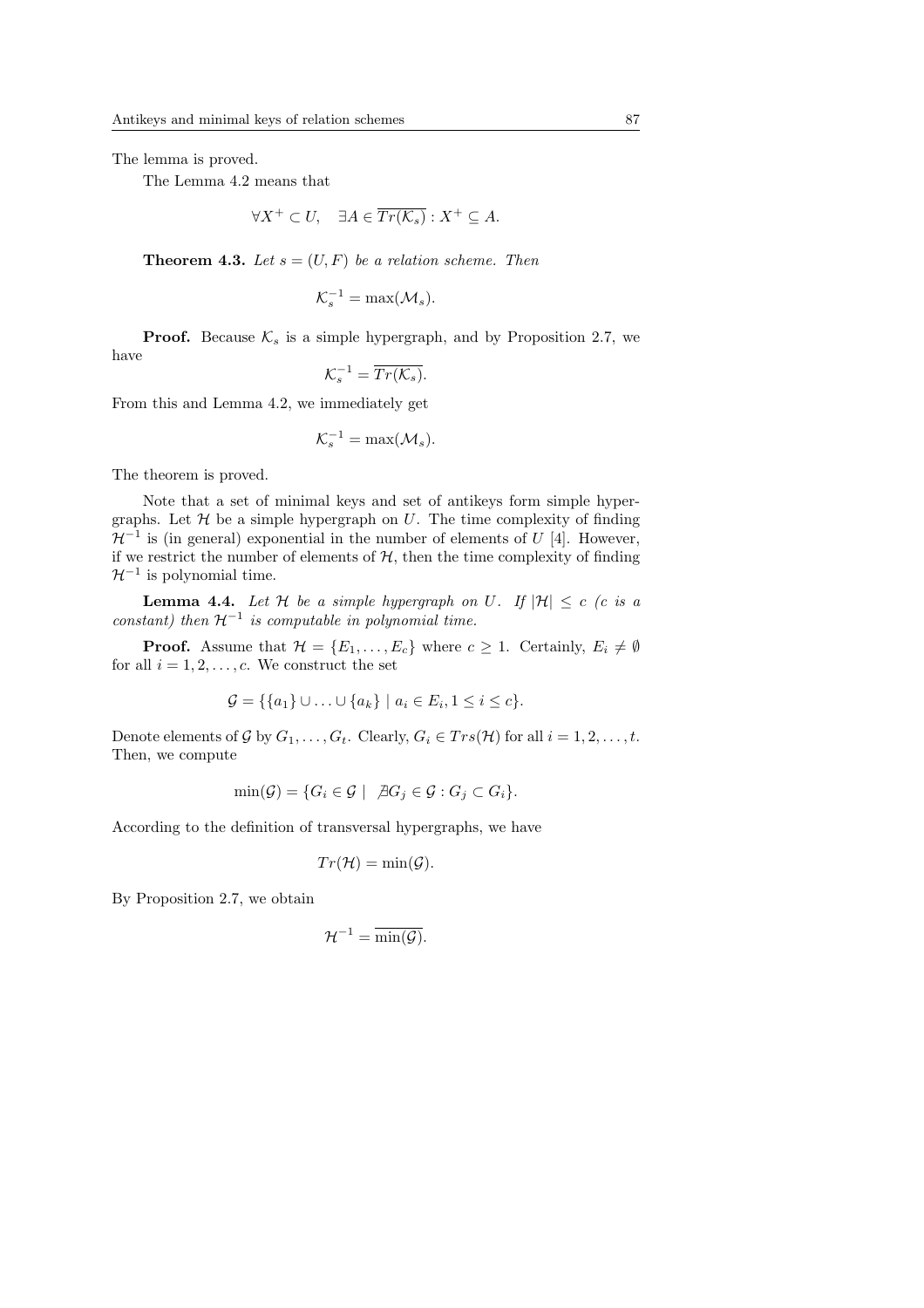Obviously,  $|\mathcal{G}| \leq |U|^c$ . Consequently,  $\overline{\min(\mathcal{G})}$  is computable in polynomial time. The lemma is proved.

Algorithm 4.5. (Finding  $\mathcal{H}^{-1}$ )

Input: let  $\mathcal{H} = \{E_1, \ldots, E_c\}$  be a simple hypergraph on U, where c is a constant.

Output:  $\mathcal{H}^{-1}$ . Method: Step 1. We construct the set

$$
\mathcal{G} = \{ \{a_1\} \cup \ldots \cup \{a_c\} \mid a_i \in E_i, 1 \leq i \leq c \}.
$$

Step 2. Compute

$$
\min(\mathcal{G}) = \{ G_i \in \mathcal{G} \mid \ \nexists G_j \in \mathcal{G} : G_j \subset G_i \}.
$$

Step 3. Let  $\mathcal{H}^{-1} = \overline{\min(\mathcal{G})}.$ 

By Lemma 4.4, it is clear that Algorithm 4.5 computes  $\mathcal{H}^{-1}$ . Furthermore, the time complexity of Algorithm 4.5 is polynomial time in the size of  $U$ . Obviously, if c is small then our algorithm is very effective.

## 5. Conclusion

We have characterized the set of all minimal keys of relation schemes in term of hypergraphs. Furthermore, the set of antikeys is also studied in this paper. We present connections between the set of antikeys and the set of closures of relation schemes.

It can be seen that, if the number of elements of H is constant, i.e.  $|\mathcal{H}|$  <  $\leq$  c for some constant c, then the time complexity of finding  $\mathcal{H}^{-1}$  of a given hypergraph  $H$  is polynomial time.

### References

[1] Armstrong W.W., Dependency structures of database relationships, Information Processing, 74 (1974), 580-583.